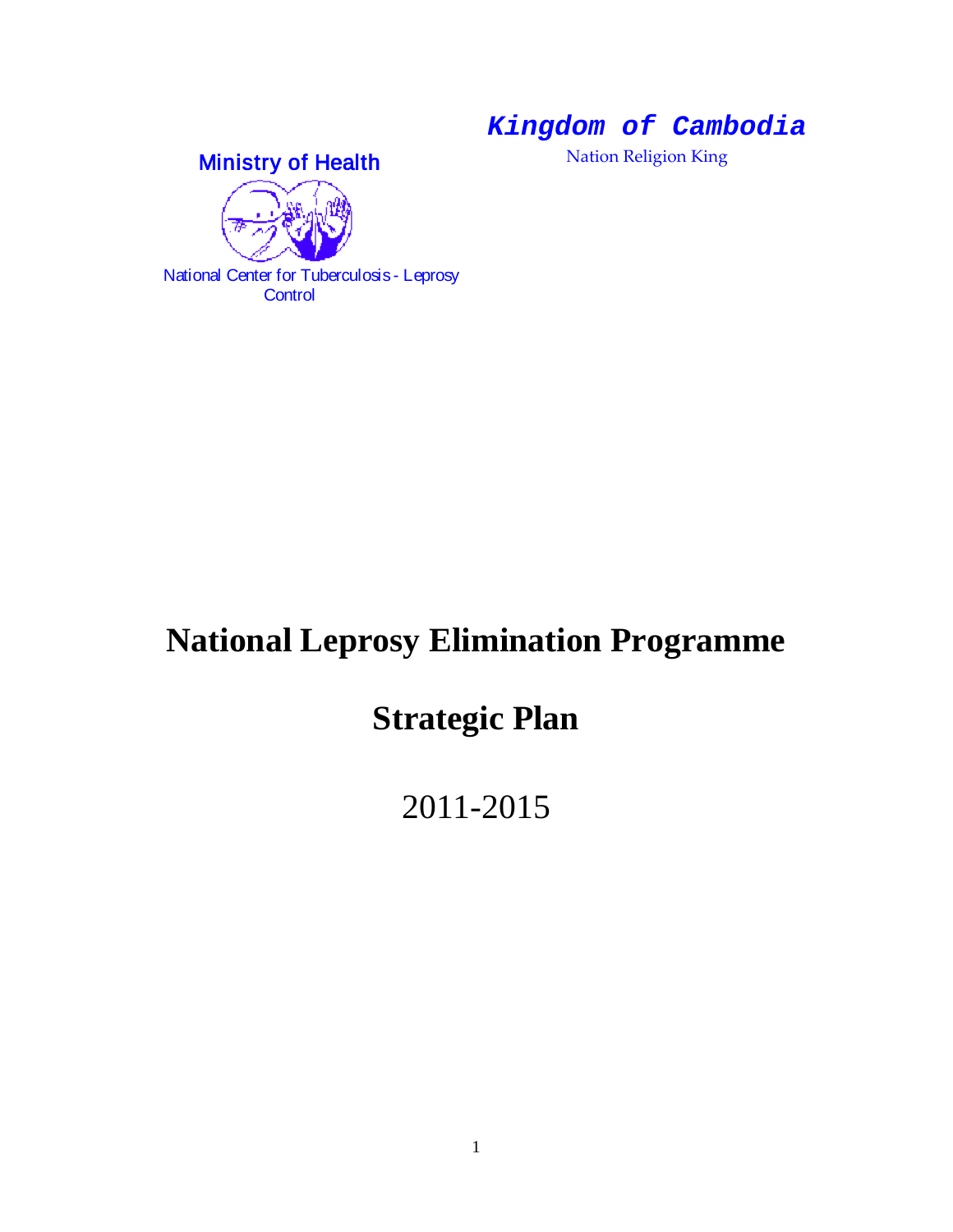## **Table of contents**

|  |  |  | <b>TABLE OF CONTENTS</b> |
|--|--|--|--------------------------|
|--|--|--|--------------------------|

| <b>EXECUTIVE SUMMARY</b>                            | 3  |
|-----------------------------------------------------|----|
| 1-INTRODUCTION                                      |    |
| $\overline{\mathbf{4}}$                             |    |
| 2-SITUATION ANALYSIS                                | 5  |
| <b>2-1 WHAT IS THE PROBLEM?</b>                     | 6  |
| <b>2-2 MAIN STAKEHOLDERS</b>                        | 8  |
| <b>2-3 EVALUATION OUTCOMES</b>                      | 8  |
| <b>2-4 ANALYSIS RESULTS FROM WORKSHOP</b>           | 9  |
| <b>2-5 CONCLUSIONS</b>                              | 10 |
| <b>3- OBJECTIVES (PURPOSE/RESULTS)</b>              | 10 |
| <b>3-1 OVERALL OBJECTIVE</b>                        | 10 |
| 3-2 PURPOSE                                         | 10 |
| <b>3-3 LOG-FRAME MATRIX</b>                         | 11 |
| <b>4- ACTIVITIES</b>                                | 11 |
| <b>4.1 CASE FINDIN</b>                              | 11 |
| Improved quality of leprosy control activities      |    |
| Improved early diagnosis                            |    |
| <b>4.2 CASE HOLDING</b>                             | 11 |
| <b>4.3 REHABILITATION</b>                           | 12 |
| - Increased access to rehabilitation services       |    |
| <b>4.4 MANAGEMENT</b>                               | 12 |
| - Continuation of leprosy services ensured          |    |
| - Programme management ensured                      |    |
| - Sustainability                                    |    |
| <b>4-5 CONTINUATION OF LEPROSY SERVICES ENSURED</b> | 12 |
| <b>4-6 PROGRAMME MANAGEMENT ENSURED</b>             | 13 |
| <b>4-7 SUSTAINABILITY</b>                           | 13 |
| <b>5- IMPLEMENTATION ARRANGEMENTS</b>               | 14 |
| <b>6-RISKS</b>                                      | 15 |
| 7- ANNEXES                                          | 15 |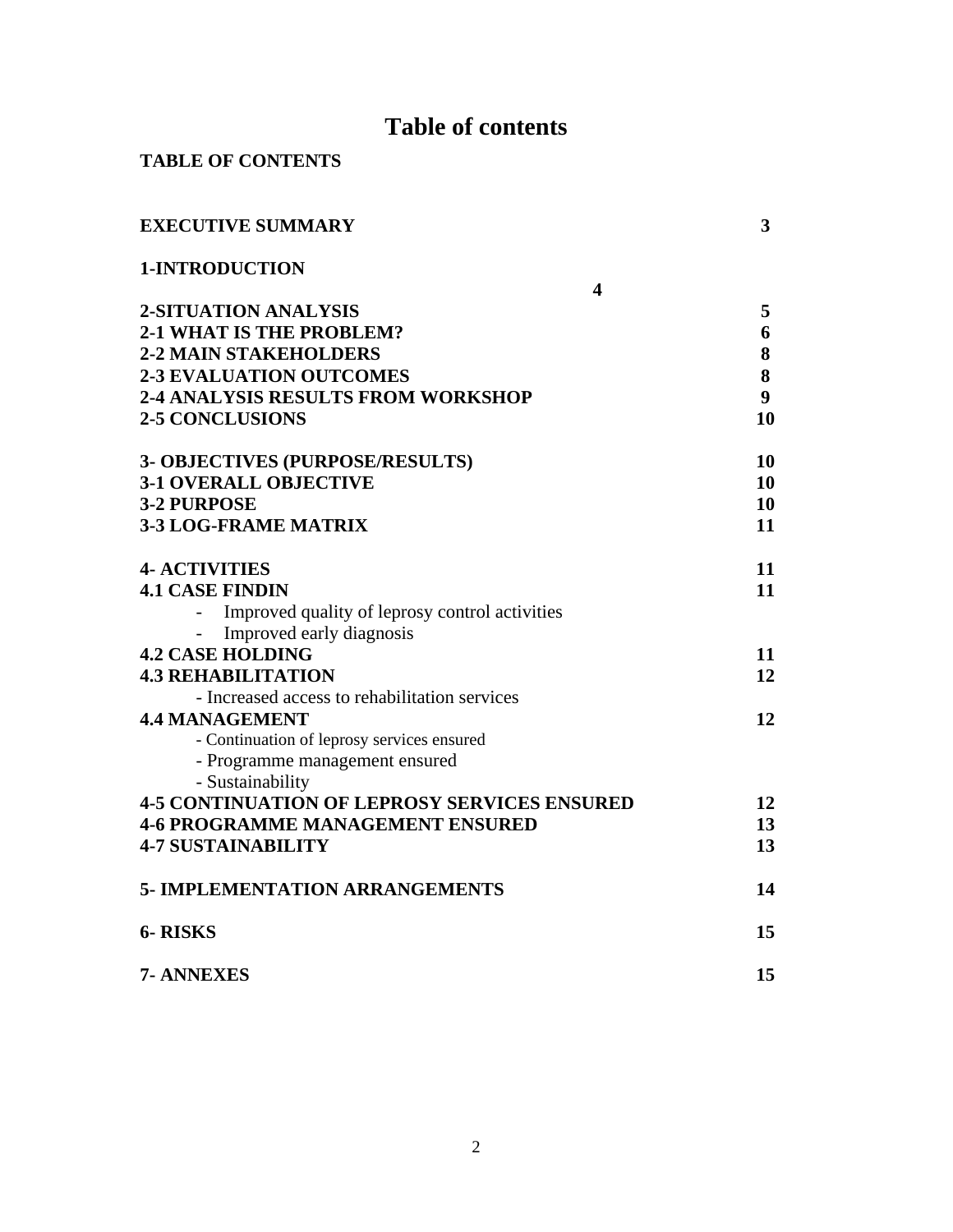#### **EXECUTIVE SUMMARY**

The main role and function of the National Programme for Leprosy Elimination is to plan, implement, supervise, monitor and evaluate the leprosy control activities at various levels in the country based on the national policies, goals and objectives. It also collaborates with the International and National Non Governmental Organizations (NGOs) to obtain support for programme planning and implementation.

The purpose of the National leprosy elimination Programme Strategic plan is to ensure that Leprosy Affected people are diagnosed, treated and rehabilitated effectively

The priority of the national leprosy programme must remain to uphold the quality of leprosy control to detect and treat new cases of leprosy as early as possible. This is a highly cost-effective strategy in prevention of disability and decrease of stigma in the communities. The National Strategy emphasizes quality leprosy control activities as an essential component of an effective programme. Quality is based on appropriate training of staff at every level, regular technical supervision and monitoring of key indicators. The pursuit of quality assumes the willingness of staff to make changes aimed at improving their skills and the functioning of the health services in which they work to ensure that 100% of the new cases detected complete MDT treatment on time.

Disabled leprosy patients will have access to physical and functional rehabilitation to reduce their activity limitations. Leprosy affected persons will benefit from socio-economic projects and receive training and to prevent further disabilities. National leprosy rehabilitation service, provincial and operational district supervisor will plan regularly visit and explain knowledge of leprosy to generation rehabilitation staff nearby to ensure generation rehabilitation provide service for person affected by leprosy as disable person.

Main expected results in the next 5 year (2011 to 2015) of leprosy control activities

as:

1-Improved quality of leprosy control programme (case management) 2-Improved early diagnosis (case finding) 3-Improved the quality of services to people with leprosy related disabilities. 4-Improved access by people with leprosy to general rehabilitation services (networking)

Although leprosy is not a priority disease any more in Cambodia, the leprosy control programme will continue for many years. This will mean that the leprosy team will be sustained at national and sub-national levels. In high endemic areas, leprosy control needs to be strengthened. International cooperation is needed not only for technical but also for financial support for many years to come in order to sustain leprosy services of good quality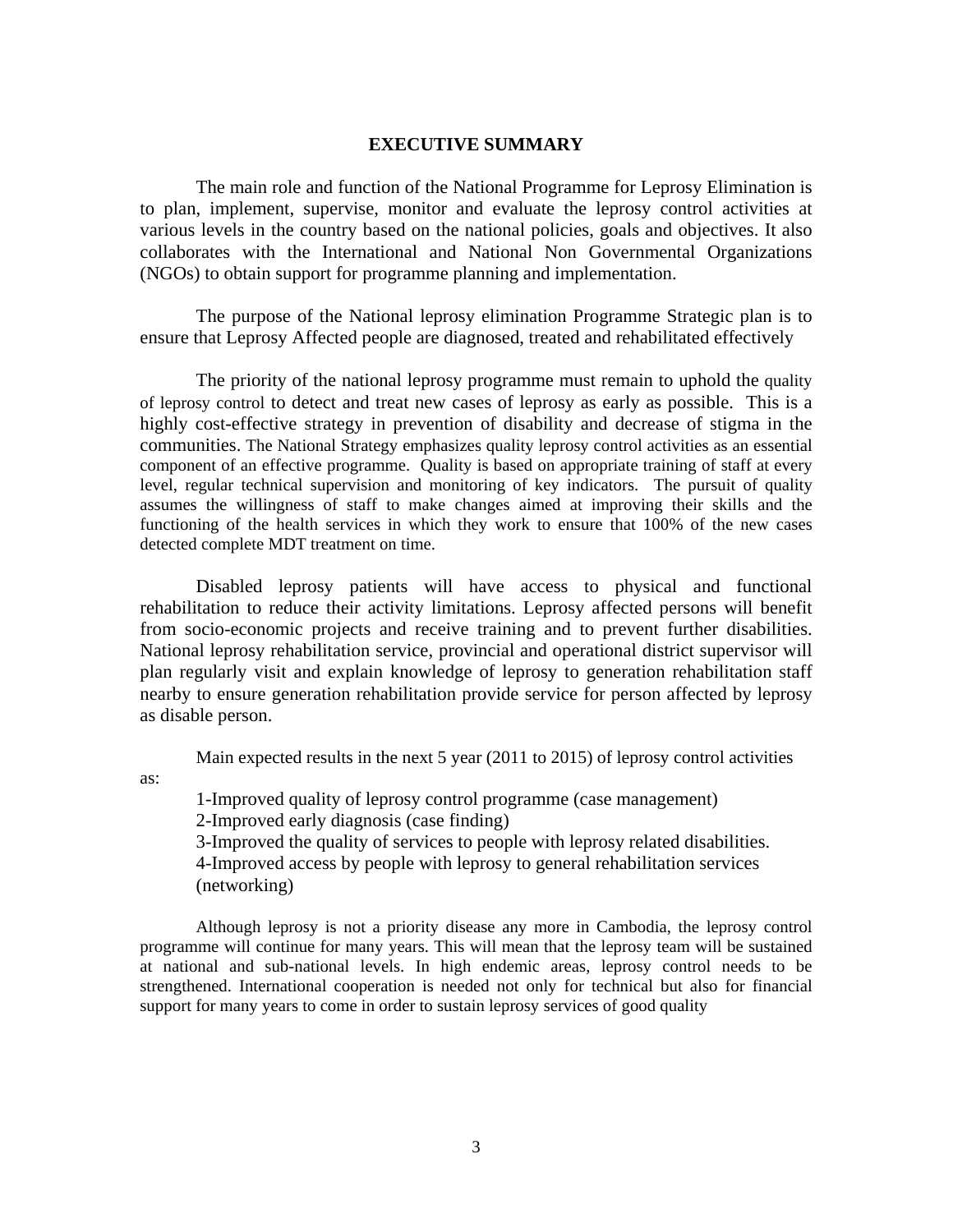#### **1-INTRODUCTION**

Cambodia has a land area of 181,035 square kilometers in the southwestern part of the East Asia peninsula, about 20 percent of which is used for agriculture. Cambodia lies completely within the tropics with its southernmost points slightly more than  $10<sup>0</sup>$ above the Equator. The country's capital city is Phnom Penh, which is located in central Cambodia. International borders are shared with Thailand and the Lao People's Democratic Republic on the west and on the north, and the socialist Republic of Vietnam on the east and southeast. The country is bounded on the southwest by the Gulf of Thailand.

In comparison with its neighbors, Cambodia is a geographically compact country administratively composed of 24 provinces, 183 districts, and 1609 communes. The country has a coastline of around 440 km and extensive mangrove forests, some of which are relatively undisturbed.

In 1996 the Ministry of Health, Cambodia, began a reform program to strengthen the health sector. An important feature of the reformed health care delivery system was the development of a new structure at district level. Originally, 71 operational districts (OD) were established; review has been made, currently 76 OD, 945 health centres and 72 health posts are in existence. Each operational district office is responsible for a network of health centers and a referral hospital

Leprosy is known to exist in Cambodia for many centuries. Leprosy patients were managed mostly by isolation in leprosoriums and treatment with dapsone in the past. In 1984, National leprosy control programme was started with an integrated approach and introduced WHO recommended multidrug therapy. National Centre for Leprosy and Dermatology was started in 1989 and the leprosy control programme was integrated with National Tuberculosis Control Programme in 1996.

A large number of new leprosy cases got accumulated without detection and treatment during civil unrest period of 1970 – 1990 due to breakdown in health infrastructure and service delivery. Technical guidelines for the programme were prepared in 1992 and control activities were intensified from 1993. It was estimated in 1995 that there were 10 000 cases in the country of which about 2500 were registered. A detailed plan of action to detect and treat all cases, in order to reach the national goal of elimination of leprosy as a public health problem (less than 1 case per 10000 population) by the year 2000, was drawn up and implemented. As a result, the elimination goal was reached by the end of 1998 at national level.

The main role and function of the National Programme for Leprosy Elimination is to plan, implement, supervise, monitor and evaluate the leprosy control activities at various levels in the country based on the national policies, goals and objectives. It also collaborates with the International and National Non Governmental Organizations (NGOs) to obtain support for programme planning and implementation.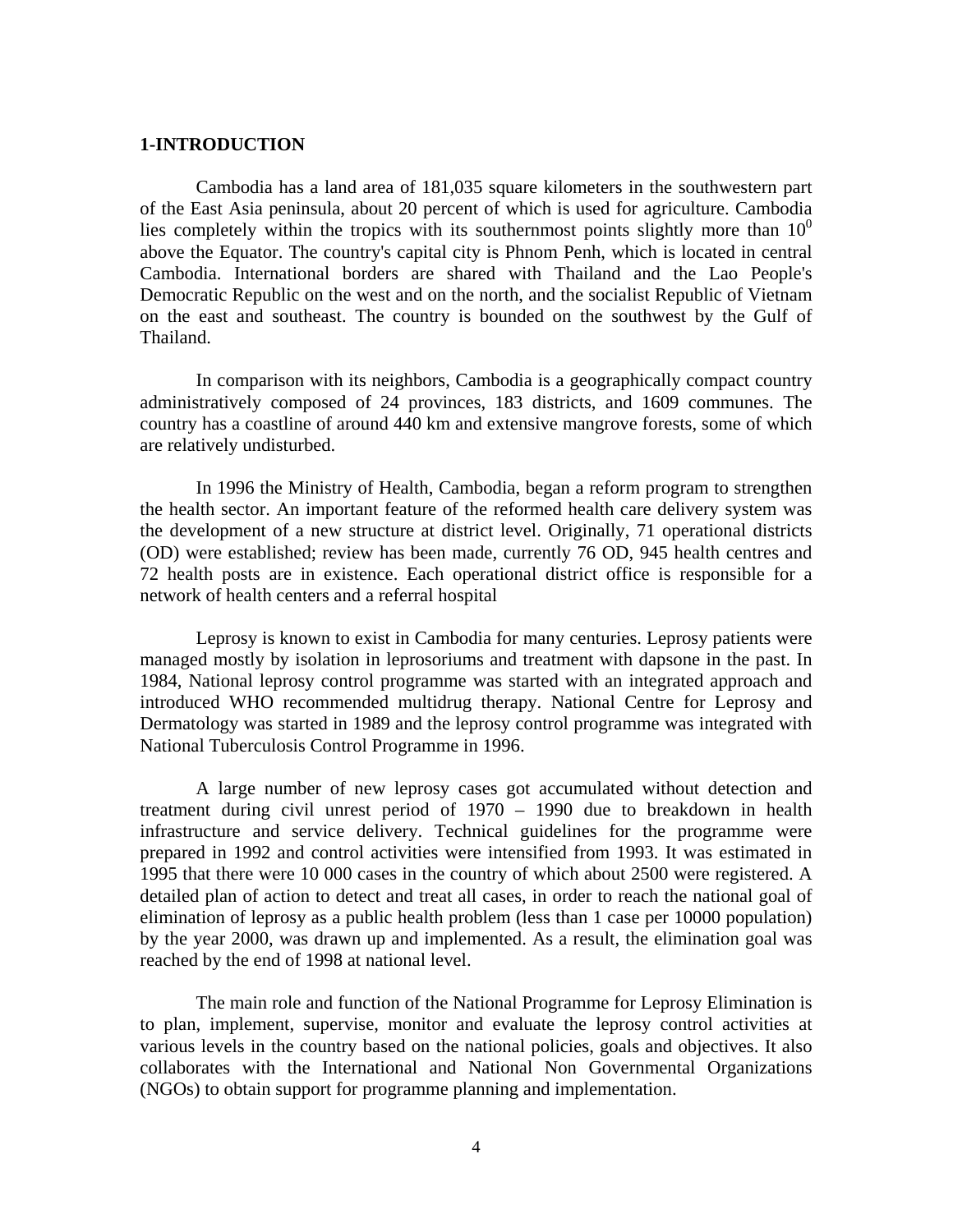''Campagne Internationale de l'Ordre de Malte contre la Lepre'' (CIOMAL), Netherlands Leprosy relief (NLR) and World Health Organization (WHO), Odre de Malta France (OMF) support the programme besides others.

#### **2-SITUATION ANALYSIS**

The programme achieved the national goal of elimination of leprosy (prevalence of less than 1 case per 10000 population) at national level by the end of 1998. At the end of 2009, there were 283 registered cases under treatment with a prevalence rate of 0.19/10000, a further decline from 1998 (Table and Figure 1). Elimination was achieved at provincial level in 23 provinces covering 99.65% of the country's population. However, there are pockets within the provinces at district and health centre level with prevalence rate more than 1/10000.

| Year | Population | Newly detected cases |                  |        | Registered cases |  |
|------|------------|----------------------|------------------|--------|------------------|--|
|      | 000s       | Number               | Rate per 100,000 | Number | Rate per 10,000  |  |
| 1995 | 10,155     | 2219                 | 21.84            | 2886   | 2.84             |  |
| 1996 | 10,442     | 2404                 | 23.02            | 2960   | 2.83             |  |
| 1997 | 10,706     | 2438                 | 22.77            | 1921   | 1.8              |  |
| 1998 | 11,426     | 1609                 | 14.62            | 984    | 0.89             |  |
| 1999 | 11,437     | 790                  | 6.91             | 584    | 0.51             |  |
| 2000 | 11,722     | 747                  | 6.22             | 582    | 0.48             |  |
| 2001 | 12,143     | 634                  | 5.12             | 526    | 0.42             |  |
| 2002 | 12,313     | 740                  | 5.9              | 588    | 0.46             |  |
| 2003 | 12,620     | 509                  | 3.97             | 409    | 0.32             |  |
| 2004 | 12,934     | 461                  | 3.6              | 370    | 0.29             |  |
| 2005 | 13,256     | 429                  | 3.3              | 348    | 0.27             |  |
| 2006 | 13,586     | 376                  | 2.9              | 305    | 0.23             |  |
| 2007 | 13,924     | 315                  | 2.4              | 257    | 0.19             |  |
| 2008 | 14,271     | 306                  | 2.3              | 242    | 0.18             |  |
| 2009 | 14,626     | 351                  | 2.6              | 283    | 0.21             |  |

Table 1: Trend of new case detection and prevalence in Cambodia (1990-2009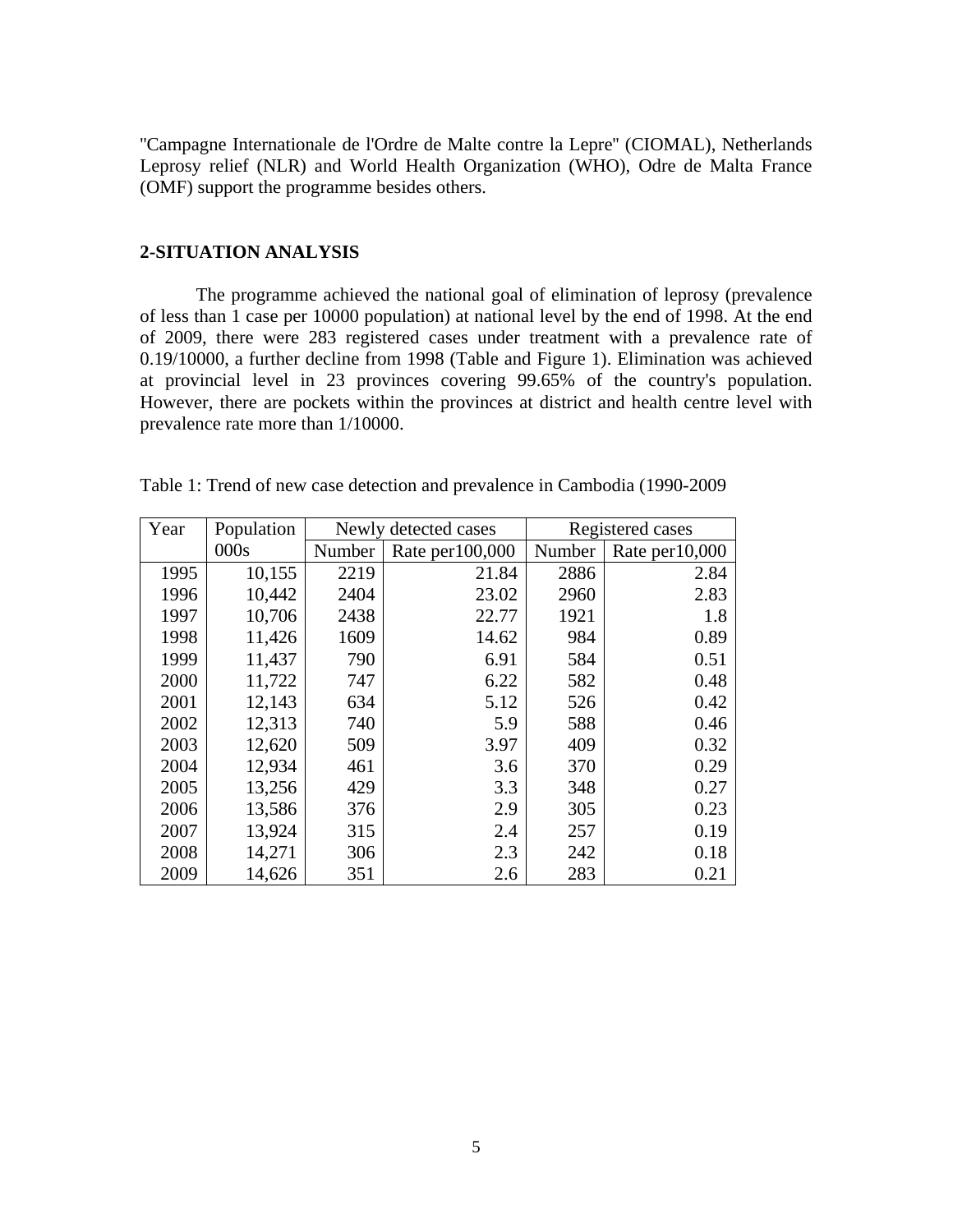

Figure 1: Trend of new case detection and prevalence in Cambodia (1999-2009)

The National Central Database for leprosy has been designed and installed. This allows for central registration of all cases and provides a wealth of information in assessment of epidemiological patterns, performance of the program including management of reactions and drug supply which will help to target improvements and future activities. Cohort analyses for PB patients have been implemented at 100% for those having started MDT in 2008 and at 94.53% for MB patients having started MDT in 2007.

There are a considerable number of cured leprosy patients with deformities and disabilities who need to be rehabilitated. An action programme to rehabilitate disabled leprosy patients is being implemented. Over years, a large number of health staff working at central, provincial, district and health centre level was trained in leprosy. The MDT drugs are obtained free of cost. Community awareness about leprosy and its control is created and maintained by orientation training to community leaders and by special campaigns using mass media.

Achieving elimination of leprosy at district level, establishment of a cost-effective surveillance system integrated with surveillance for other diseases, rehabilitation of the needy disabled leprosy patients, maintenance of knowledge and skills of staff at various levels to diagnose and manage leprosy cases and sustaining community awareness will be the priority areas during post elimination period.

#### **2-1 WHAT IS THE PROBLEM?**

It has become clear from the experience in other countries that the Leprosy Elimination strategy adopted world-wide has had a significant impact on prevalence,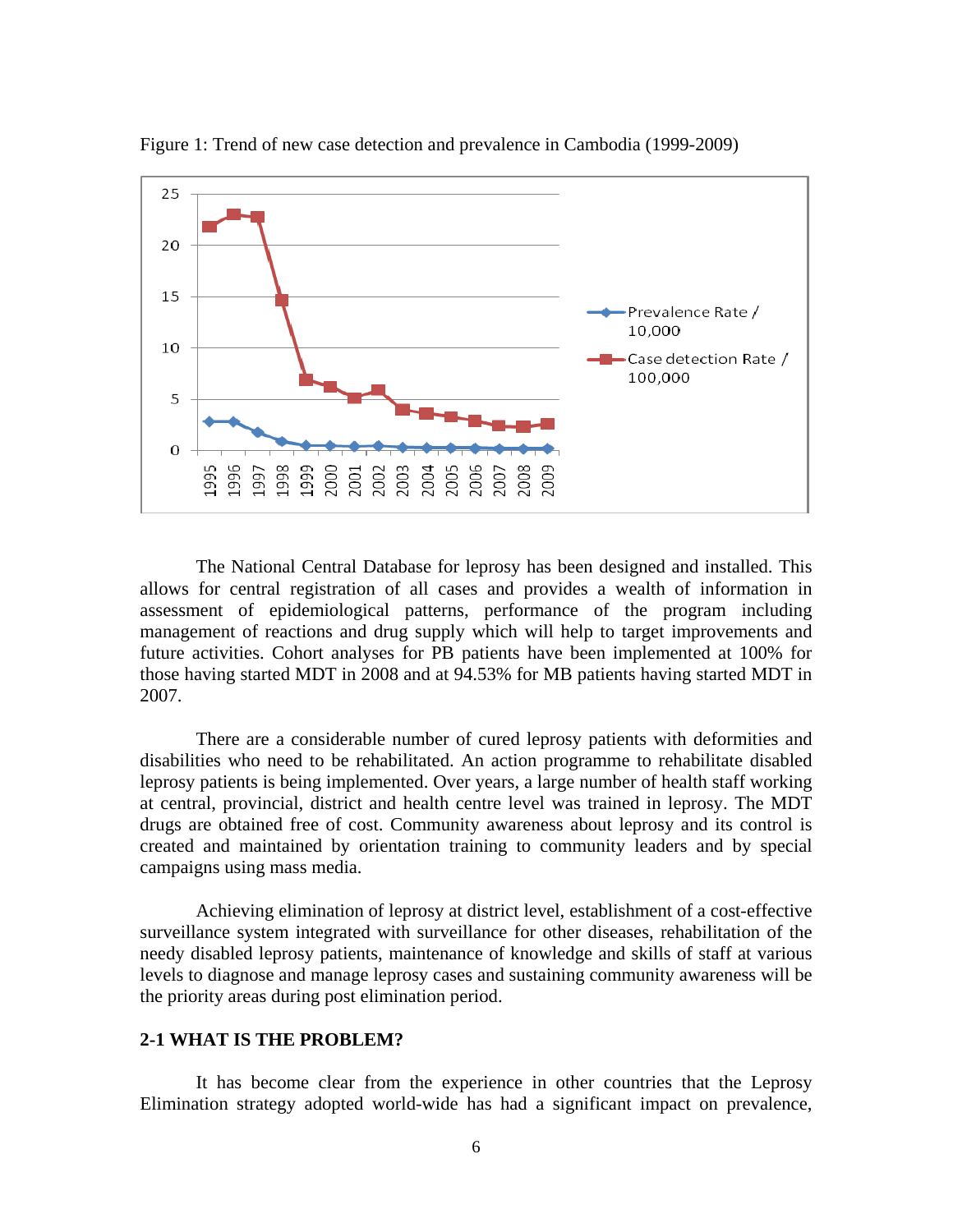mainly from operational changes such as shortening the length of treatment. Case finding remains high where leprosy control activities are sustained. It is not yet known how long a leprosy programme will have to be maintained before a true decline in new case detection rates will occur. This means that leprosy control activities will have to be sustained in Cambodia for a considerable period of time after the elimination target has been reached.

In the low endemic region, the main issues is maintain the awareness of leprosy to health worker and village health support group, the activity focus on awareness through mass media campaign as using local radio, poster and leaflet……And in high endemic situation, there are two methods of case detection, active and voluntary. Active case detection is not recommended, except in hard to reach areas where the health infrastructure is inadequate. The programme should encourage people suspected with leprosy to report voluntarily. Similarly, household contacts of confirmed leprosy patients should also be encouraged to report voluntarily for examination.

Coverage by the health service is not yet complete. There are presently no security problems, but health coverage problems still exist as not all areas have the physical infrastructure of a Health Centre. Consequently, there are still groups in the population without adequate, permanent health care institutions within easy walking distance as, for example, some minority groups :

- o Cham minority
- o Vietnamese minorities
- o Mountain tribes

In this situation, the awareness leprosy campaign can be cooperated with staff in those communities that they are can speak and explain with their language.

Low-prevalence areas have had a surveillance system introduced. It is not clear whether reportedly low-prevalence areas in Cambodia have only a few cases due to a genuine low incidence or whether this is related to insufficient activities.

In a low endemic situation, it can be expected that only contacts of leprosy patients may be potential leprosy suspects. Poster, leaflets should be kept at all health facilities, distribute to community through volunteer health support group and using mass media through local radio to maintains awareness of leprosy. Finally, ensure high quality services to people affected by leprosy.

But in high endemic areas, the awareness of leprosy in the community is low as well. Health education activities are limited and few mass media participate in it. Misconceptions about leprosy widely exist in the community leading to social stigma and discrimination.

This proves that a lot more efforts and resources need to be invested in high endemic area in order to raise the awareness of the population about leprosy and maintain the leprosy awareness in the communities to ensure to timely detection of all new case,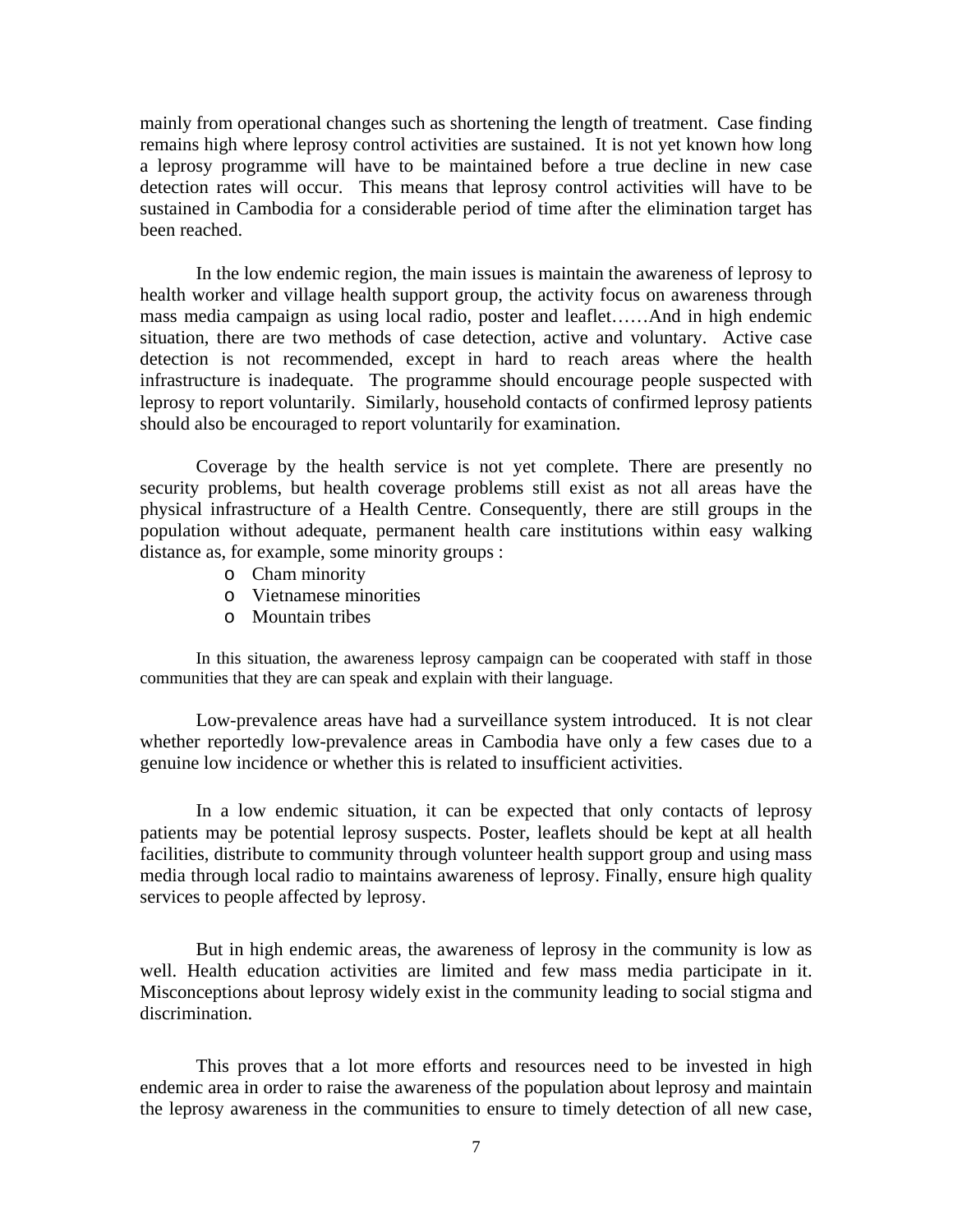decrease of disability grad II and move forward to the complete elimination of the disease.

The programme should:

-Improve of leprosy awareness to general health workers in the disseminating the educational message on leprosy especially in places. This could be done through community campaign.

-Provide health education message through mass media campaign by selected channel of radio and TV.

-Ensure to maintain leprosy awareness in the community for timely detection and decrease the stigma in general population and

-Provide high quality services to people affected by leprosy.

#### **2-2 MAIN STAKEHOLDERS**

The owner of the leprosy control programme is the government at various levels. The implementing institutions are more focused on leprosy control itself. Leprosy is a low priority for decision makers at various levels. Advocacy to these stakeholders is difficult but important.

International Non Government Organizations gradually withdraw from leprosy control in Cambodia due to the low endemic situation of leprosy.

Unfortunately, the situation is that:

1- There is low endemic situation,

2- Inputs in health care are increasing,

3- Inputs in leprosy control are not increasing (even reduced in some areas).

All in all, this means that the input in leprosy is actually decreasing. This is also a result of the fact that leprosy has decreased compared to 15 years ago and that, according to some officials, leprosy is a chronic disease and nothing will happen even if the programme would be stopped.

Most of the national NGO's collaborating with the Ministry of Social affairs, Veterans and Youth rehabilitation (MoSVY) focus their rehabilitation activities on victims of mines rather than leprosy-affected persons.

## **2-3 EVALUATION OUTCOMES**

The priority of the national leprosy programme must remain to uphold the quality of leprosy control to detect and treat new cases of leprosy as early as possible. This is a highly cost-effective strategy in prevention of disability and decrease of stigma in the communities.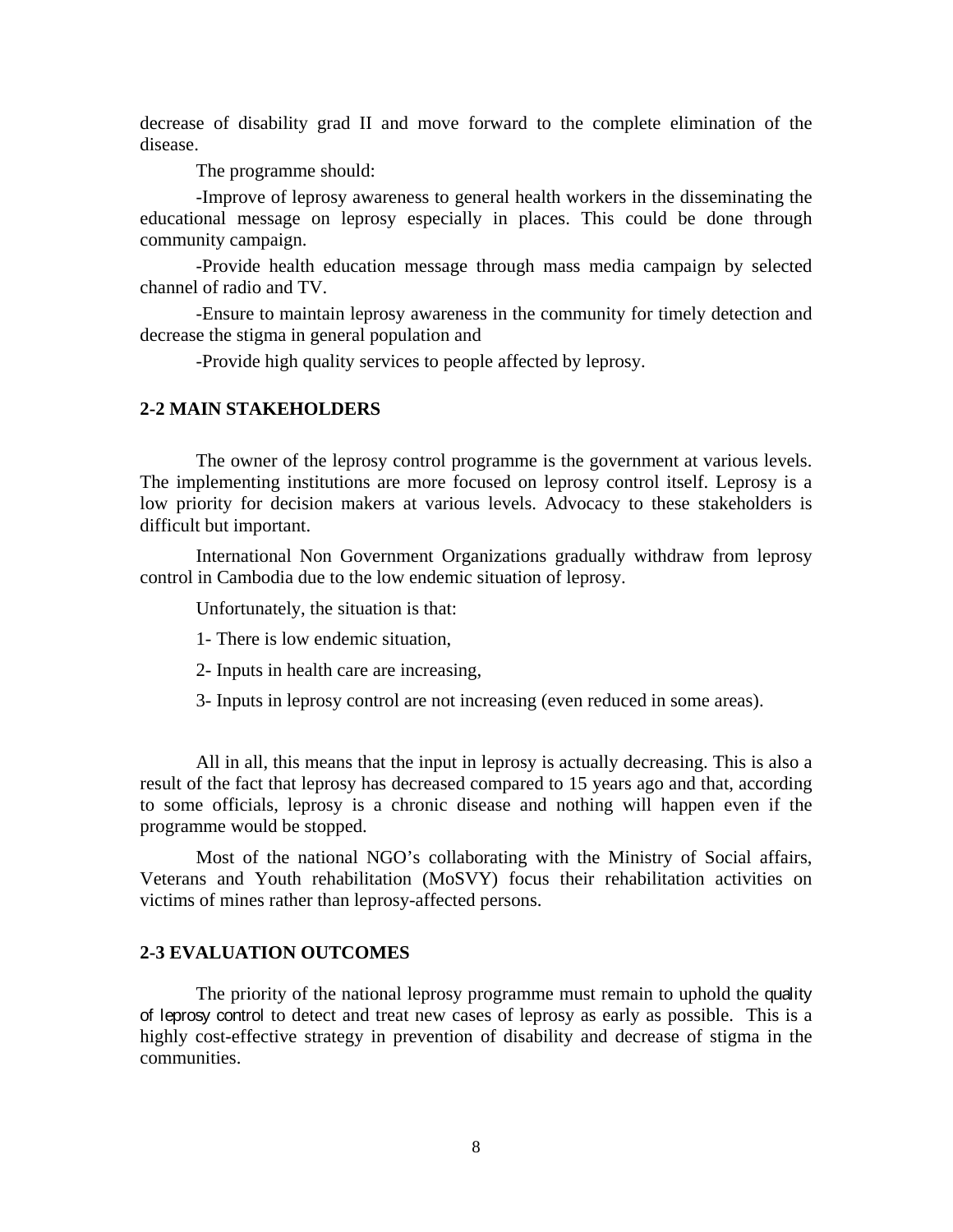National supervisors must work closely with provincial leprosy supervisors to ensure that operational district supervisors (ODS) regularity visit health centres, perform contact examinations and check registers, clinical files and other documents and control the availability of MDT in OD pharmacies.

The incidence of leprosy in Cambodia is low  $(\pm 350 \text{ new patients/year})$ , with some districts having hardly any new patients for a number of years. A new control and supervision strategy will be introduced in 2011 mostly in high endemic region as all contact will be visite and complete to examine in next 5 year, all new cases detected completed MDT treatment on time and level of Grade II disability is reduced to 9% by 2015. However, that is still need to maintain leprosy awareness in the low endemic region and these cases have to be diagnosed and managed correctly and communities where such cases occur have to be identified in order to take appropriate measures and sustain elimination status. Together with the idea to decentralise rehabilitation services (starting with the Batambang Foot-Care Unit supported by Ordre de Malta France), this new strategy will make more efficient use of available human and financial resources.

#### **2-4 ANALYSIS RESULTS FROM WORKSHOP**

The outcomes of the preparatory workshop show that a focus in needed focus on the quality of leprosy control, the management of the programme, quality of services to people with leprosy disabilities, and access by those people to governmental and nongovernmental rehabilitation services.

As disease prevalence goes down and less and less number of cases or no cases are seen and managed by staff at various levels of the ongoing control programme, it is likely that the expertise to diagnose and manage leprosy cases also goes down. Integration of leprosy services into general health services is important to sustain leprosy services. Integration encompasses numerous elements including training general health staff and equipping health facilities to undertake case detection and management, supervision, implementing information systems and fostering good drug management practice. Since the integration of leprosy control activities within general health services is an important activity in all countries, the process should be sustained and promoted. Utilizing existing health care facilities and personnel will make the program sustainable during the post elimination period and will ensure good coverage, better accessibility and cost effectiveness.

Diagnosis of leprosy is primarily based on clinical findings. As the number of cases continues to decrease, the expertise to diagnose leprosy will deteriorate, especially at peripheral health facilities and leprosy awareness in the community and among health staff will decline. Therefore, confirmation of diagnosis may have to be shifted from the peripheral to the referral level and staff at the peripheral health facilities should refer all suspected cases of leprosy and cases with complications to referral health facilities and follow up these cases as per the advice from their referral health facilities.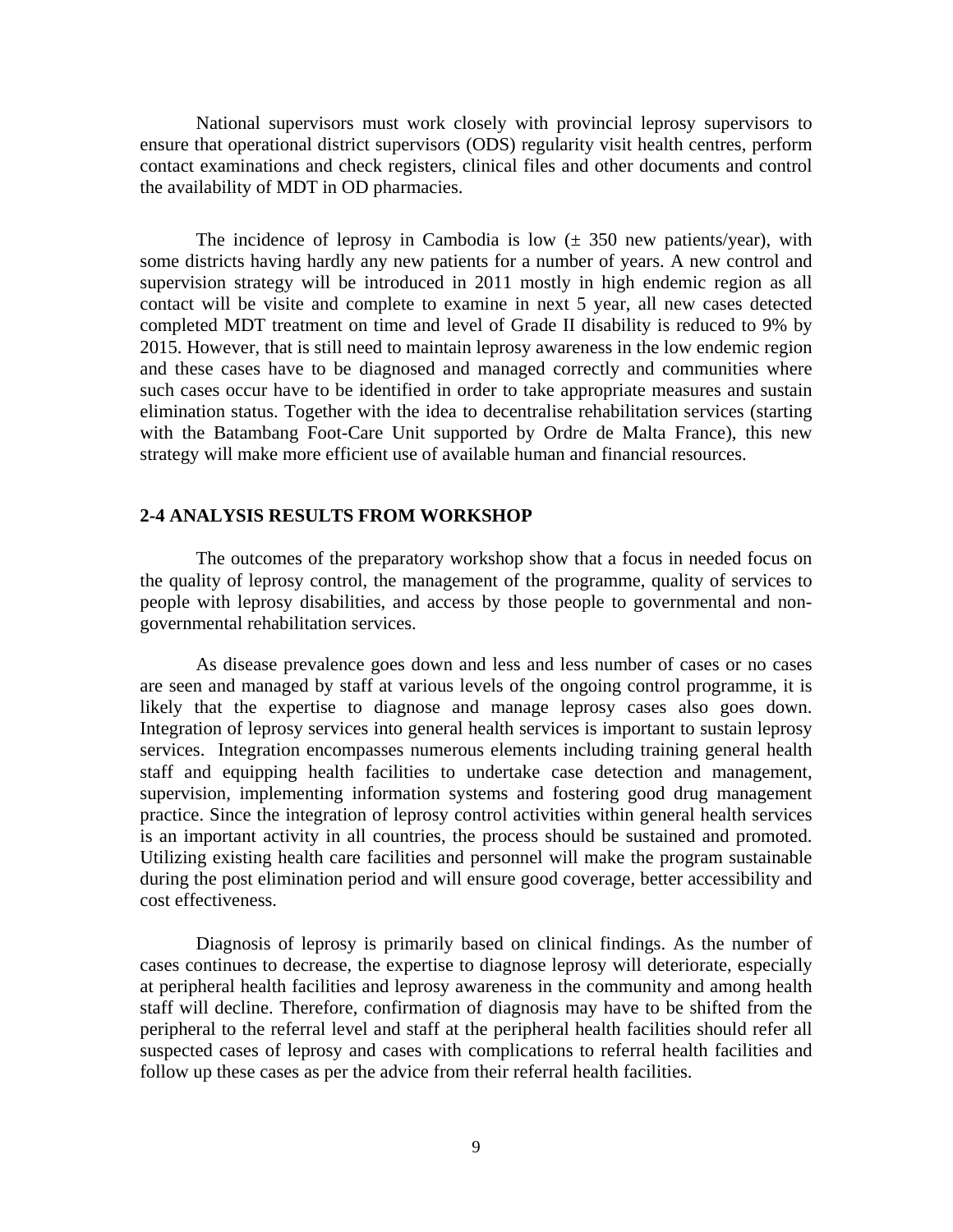A new strategy will be introduced in 2011-2015 mostly in high endemic region as all contact will be visit and complete to examine in next 5 year, all new cases detected completed MDT treatment on time and level of Grade II disability is reduced to 9% by 2015

Timely detection and correct diagnosis of cases is very important for preventing transmission as well as for reducing the risk of disability. However, cases are often detected very late after the onset of clinical symptoms and signs of the disease. There are many reasons for this such as: ignorance about the signs and symptoms of disease; lack of skills among general medical practitioners to diagnose leprosy, social stigma; accessibility and affordability of health services and certain cultural beliefs and practices.

## **2-5 CONCLUSIONS**

Although leprosy is not a priority disease any more in Cambodia, the leprosy control programme will continue for many years. This will mean that the leprosy team will be sustained at national and sub-national levels. In high endemic areas, leprosy control needs to be strengthened. International cooperation is needed not only for technical but also for financial support for many years to come in order to sustain leprosy services of good quality

Since elimination of leprosy as a public health problem was only an interim goal aimed at reducing the disease burden, new cases of leprosy would continue to occur with transmission of infection occurring at low levels. Epidemiologically, the distribution of the disease is not uniform. Hence, pockets of endemicity still exist at sub-national level. Because of the very few cases in the community following elimination, the expertise to diagnose leprosy, and leprosy awareness in the population at large, is likely to decline. As a result, new cases may occur in the community without being detected and treated in time. When the disease is no longer a public health problem there is a danger of complacency and low priority which could lead to lack of political commitment and insufficient resources. Consequently, there is a need for a revised strategy to ensure that new cases are timely detected and treated by promoting integration process of leprosy services into general health services

#### **3- OBJECTIVES (PURPOSE/RESULTS)**

#### **3-1 OVERALL OBJECTIVE**

Objective 9 of the Health Strategic Plan 2008 – 2015 reads: To reduce burden of other communicable diseases.

#### **3-2 PURPOSE**

The purpose of the National leprosy elimination Programme Strategic plan is to ensure that Leprosy Affected people are diagnosed, treated and rehabilitated effectively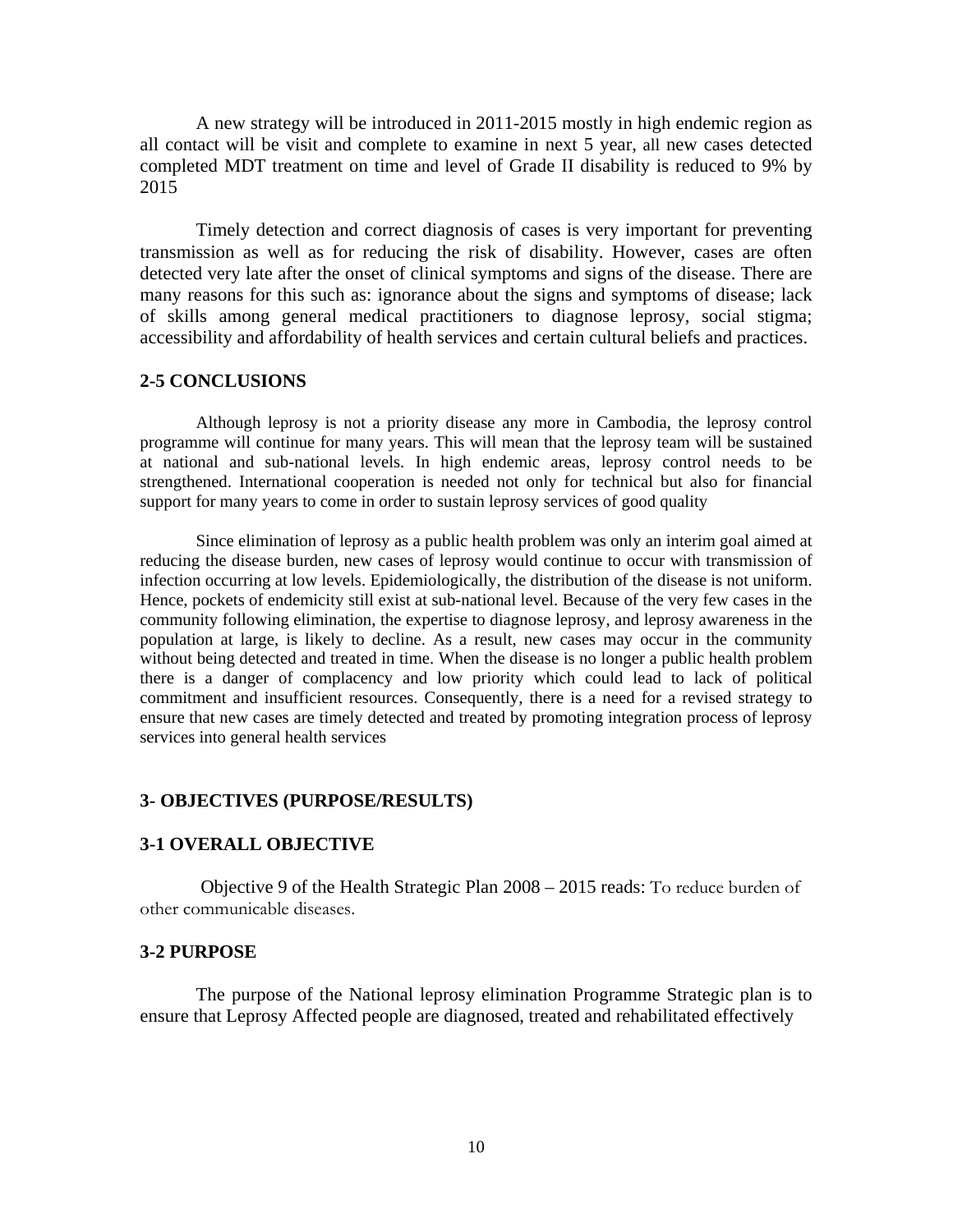#### **3-3 LOG-FRAME MATRIX**

Please read the annex 1 concerning the logical framework of the National Leprosy Elimination Programme 5 years Strategic Plan (2011-2015)

#### **4- RESULT AREAS 4-1 CASE FINDING**

The National Strategy emphasizes quality leprosy control activities as an essential component of an effective programme. Quality is based on appropriate training of staff at every level, regular technical supervision and monitoring of key indicators. The pursuit of quality assumes the willingness of staff to make changes aimed at improving their skills and the functioning of the health services in which they work to ensure that 100% of the new cases detected complete MDT treatment on time.

Efforts to improve case detection are focused on facilitating self-referral by people who develop leprosy. This is done by increasing awareness of the early signs and symptoms of leprosy among the general public through mass media campaign.

Barriers which prevent people reporting for examination should be removed as:

- Lack of awareness that leprosy is treatable and that treatment is free and available locally.
- Fear is also a common barrier.
- Gender, ethnic group and poverty
- Physical barriers

The operational district supervisor will register all contact from patient clinical form to provincial supervisor and national centre and they will plan to visit 20% per year start from 2011-2015 and all contact examinations will be verify through contact record of patient clinical form and monitoring confirm with cross check to contact person by the province, national team and all contact examination will be register in centre database.

In the end of 2015, 90% Contact examinations will be implemented by the operational district leprosy supervisors and the level of disability grade II will be reduce to 9%.

#### **4-2 CASE HOLDING**

The National Central Database for leprosy has been designed and installed. This allows for central registration of all cases and provides a wealth of information in assessment of epidemiological patterns, performance of the program including management of reactions and drug supply which will help to target improvements and future activities.

Case holding is high in Cambodia, at around 98% of new cases completed MDT treatment on time.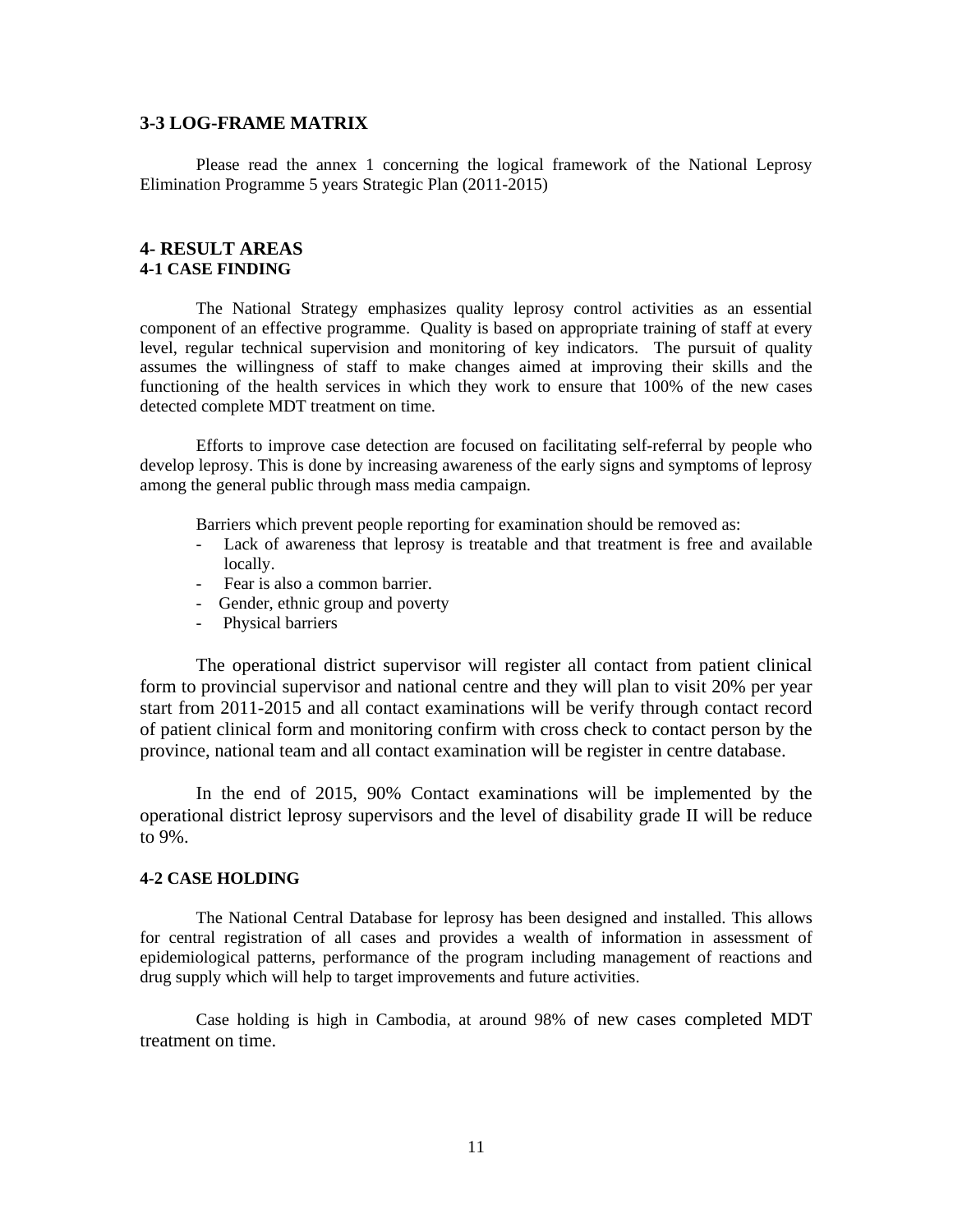All levels down to health centre level report 6-monthly. Patients are notified per health centre as the operational district supervisor collects the details from health centre. Every operational district and province reports regularly country-wide.

A clinical form was clearer clinical follow-up of patients, to improve diagnosis and treatment of reactions. Cohort analysis can now continue via central register.

Supervision from national to province to operational district is very consistent and regular. Some health centres are visited but this is not yet consistently done for all health centres.

## **4-3 IMPROVED QUALITY SERVICES TO PEOPLE WITH LEPROSY DISABILITIES**

Comprehensive leprosy rehabilitation requires a wide range of services from surgery and assisting devices to vocational training and micro-finance. An effective network should include governmental, non governmental, private and community based organizations.

Disabled leprosy patients will have access to physical and functional rehabilitation to reduce their activity limitations. Leprosy affected persons will benefit from socio-economic projects and receive training and to prevent further disabilities.

National leprosy rehabilitation service, provincial and operational district supervisor will plan regularly visit and explain knowledge of leprosy to generation rehabilitation staff nearby to ensure generation rehabilitation provide service for person affected by leprosy as disable person

## **4-4 IMPROVED ACCESS BY PEOPLE WITH LEPROSY TO GENERAL REHABILITATION SERVICES**

Networking will also be of importance with other organizations involved in supporting rehabilitation services. MoSYV should take initiatives towards rehabilitation services for people affected by leprosy living with disabilities.

#### **4-5 CONTINUATION OF LEPROSY SERVICES ENSURED**

As disease prevalence goes down and less and less number of cases or no cases are seen and managed by staff at various levels of the ongoing control programme, it is likely that the expertise to diagnose and manage leprosy cases also goes down. This may be further accentuated by the tendency of the disease to cluster when reaching low endemic levels and as a result the cases that occur may be limited to few areas. However, new cases are likely to occur during post elimination period for a considerably long period because of the long incubation period of the disease. These cases have to be diagnosed and managed correctly and the areas and communities where such cases occur have to be identified in order to take appropriate measures and sustain elimination status.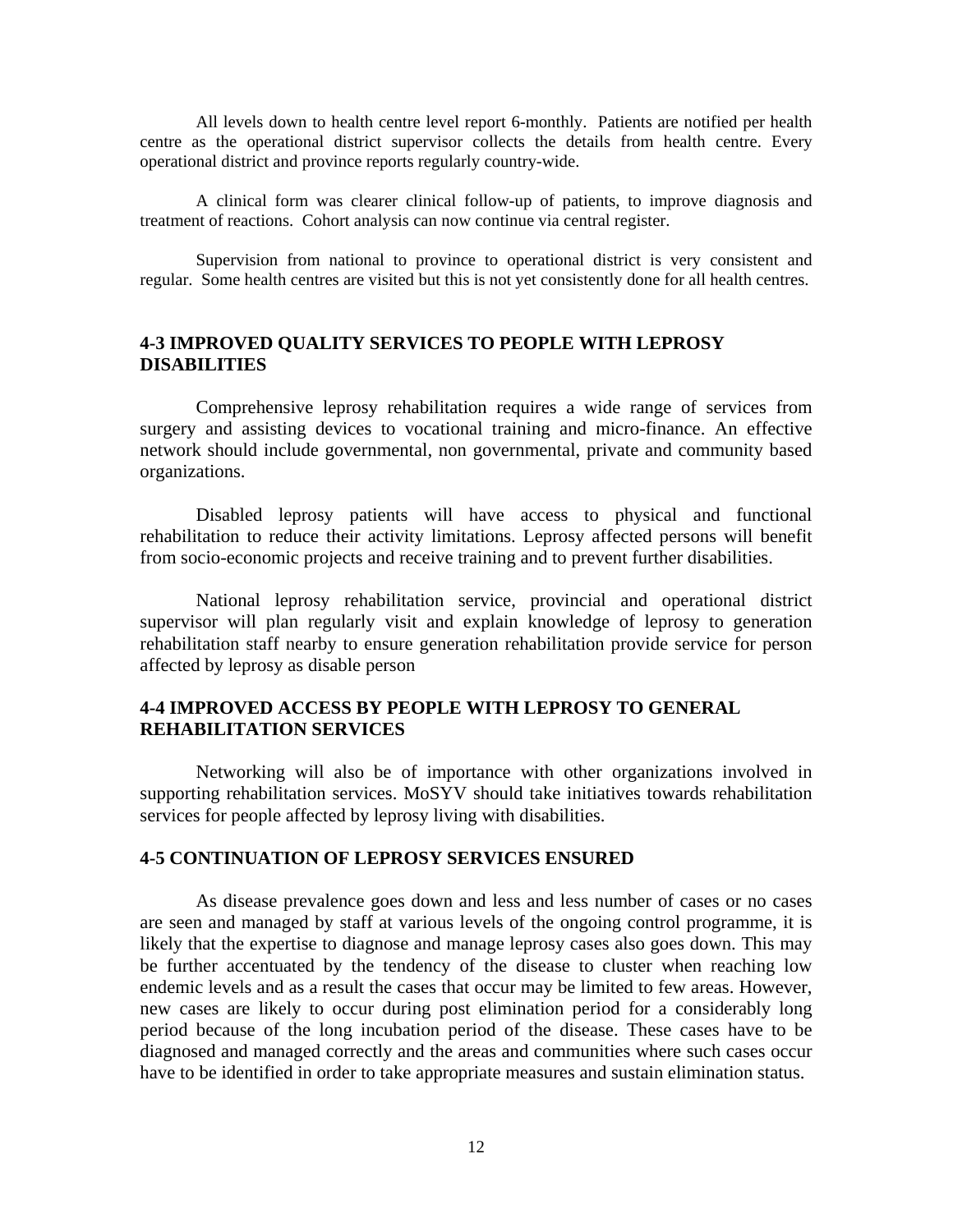The government, particularly the Ministry of Health (MoH), is the owner of the programme, and should coordinate national and international donor support.

Furthermore, both the MOH and MoSVY should, within the next years, integrate in their yearly budgets the needed financial resources to start contributing to the core costs of the leprosy programme.

#### **4-6 PROGRAMME MANAGEMENT ENSURED**

The supervisor should be aware of his own tasks and responsibilities, as well as those of the people he has to supervise. Before each visit, the supervisor should review the assessment made during the last visit, to note any points that need further attention. After each visit, a description of the findings, both positive and negative, with recommendations, should be included in the feedback to the supervised staff and to their direct superior.

To ensure capacity building for supervisor through management training with WHO module

The annual meeting and regional meetings will be held as scheduled, the central database will record all new cases and all due reports will be received and submitted on time.

Evaluation is the systematic assessment of a programmer's performance after a specified period of implementation. It compares achievements with the intended outcomes that have been defined in the strategic plan.

The NLEP will be responsible for the implementation of the project, under the overall guidance of the Director of the National Centre for Tuberculosis and Leprosy Control. The actual implementation of leprosy control activities and leprosy care is the responsibility of provincial, operational district and prefectural health services, monitored by the NLEP.

#### **4-7 SUSTAINABILITY**

For sustainability leprosy activities from 2011 to 2015:

The Campagne Internationale de l'Ordre de Malte contre la Lepre (CIOMAL) continued to provide funding agency for the program. CIOMAL also provided expert surgeons. All the activities related to supervision of province and OD supervisor to health centre, prevention and management of disabilities including reconstructive surgery and activity cost of central team and also provided stationary to run the office of national center.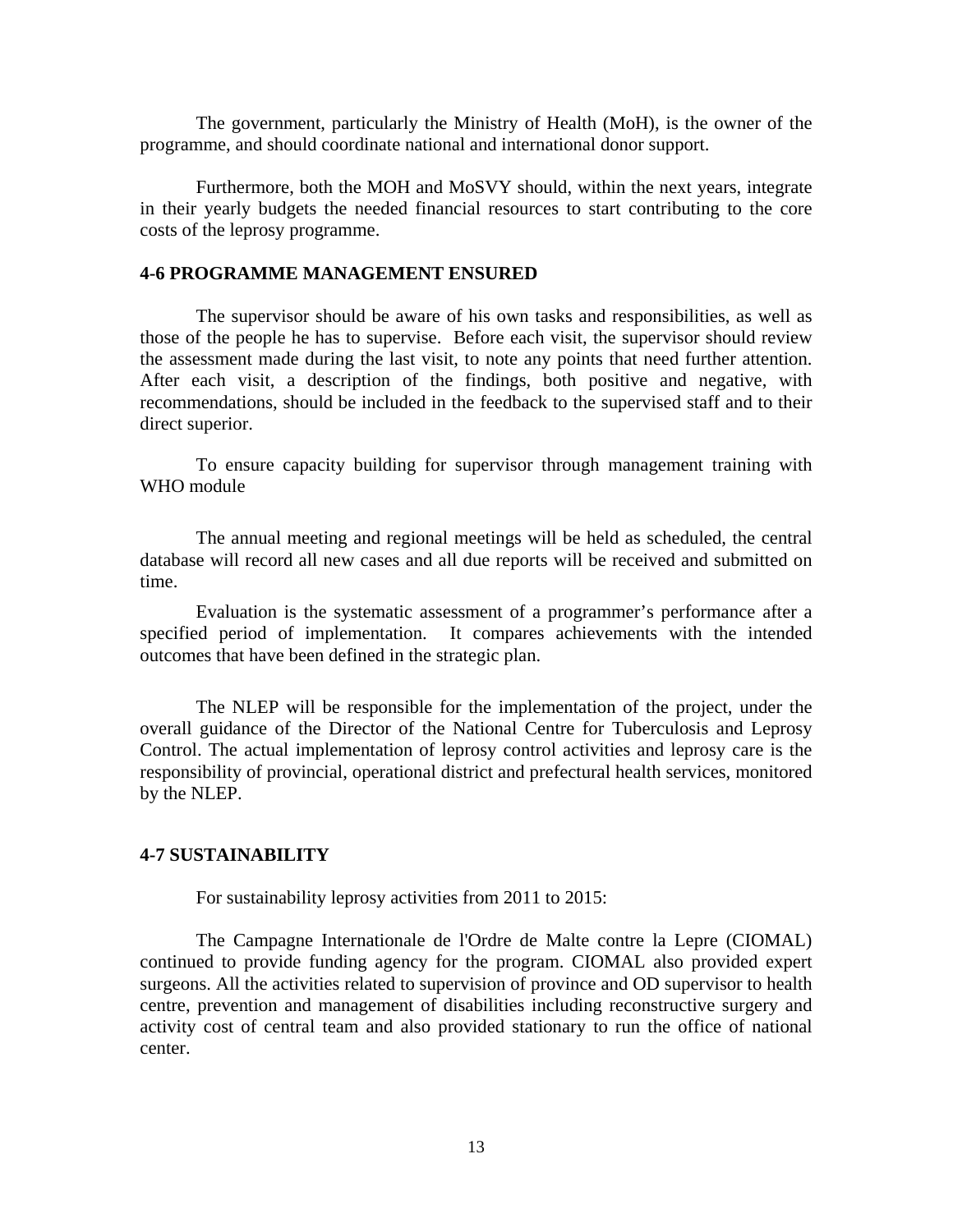Netherlands leprosy Relief supported to monitoring and supervision activities including transport maintenance and travel, ODs refresher training course and self case training course, case finding campaign, Information Education Communication materials, mass media campaign through local radio, provincial and operational district regional workshops and workshop on national leprosy strategic plan 2011 -2015.

World Health Organization (WHO) provided support for implementation of integration of leprosy control activities into general health services as part of the Strategy to Sustain Leprosy Services following elimination in Asia and the Pacific, annual leprosy seminar to provincial health director and MDT drugs have been supplied free of cost throughout the year.

Ordre de Malta France (OMF) will plan to support rehabilitation insensitive foot care unit in Battambnag referral hospital, Battambang province.

National Centre for Tuberculosis and leprosy Control, Ministry of Health plan to continue support national leprosy programme to implement control activity and leprosy continues to be a notifiable disease along with other notifiable diseases in the country.

#### **5- IMPLEMENTATION ARRANGEMENTS**

During its implementation, the project will be monitored by NLEP and by partners at various levels, including experts in project management and leprosy, as indicated by MOH.

The project will be monitored on the process of implementation, achievement of results and project purposes, in terms of schedule, quantity and quality. Verifiable indicators will be used to do this. The results of monitoring will be used to improve planning and implementation of the next steps of the project.

At the end of the second year of the project, a mid-term review will be conducted. The results will be used to revise the operational plan.

At the end of the project, an end evaluation will be conducted to assess the achievements of the project. Reports will be sent to MOH, NLR and relevant partners. The result will also be used to assess the need for consequent steps of the leprosy control programme in Cambodia.

International experts sent by NLR will be the key evaluator for both evaluations.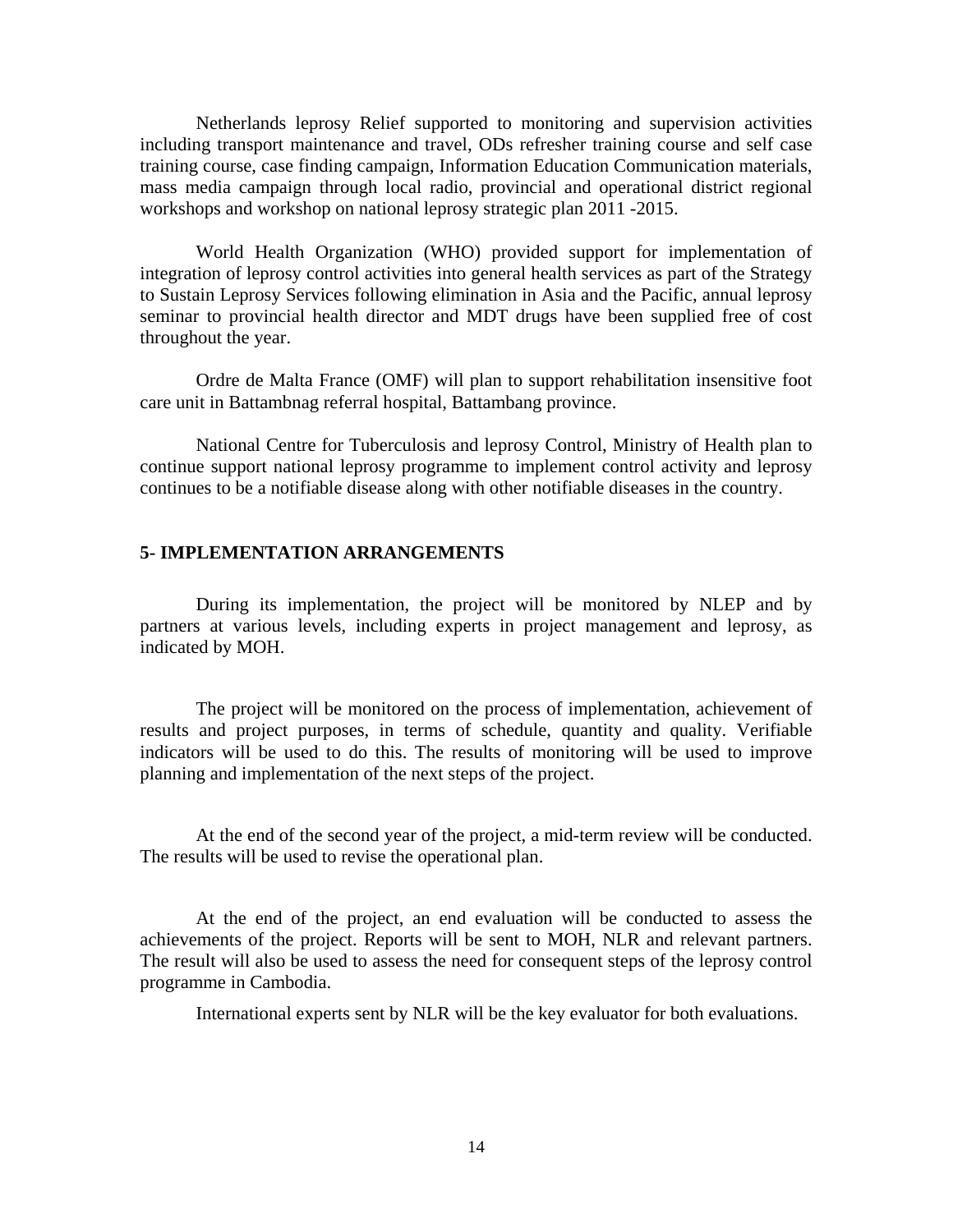## **6- RISKS ANALYSIS**

Main expected results in the next 5 year (2011 to 2015) of leprosy control activities

as:

1-Improved quality of leprosy control programme (case management)

2-Improved early diagnosis (case finding)

3-Improved the quality of services to people with leprosy related disabilities. 4-Improved access by people with leprosy to general rehabilitation services (networking)

This cannot be achieved if:

- 1. Limited support from other organizations
- 2. Stigma (community and support organizations)
- 3. Frequent transfers of OD supervisors

## **Analysis of external factors**

- **1.** Government support for Control activities will continue in next 5 years
- 2. New case detection rates continue to decrease steadily in next 5 years
- 3. Needed new training can be realized to new recruit staff
- 4. Networking with other international NGOs or local NGOs, to share the tasks and funding for a comprehensive rehabilitation approach, will be possible and accepted
- 5. Lack of knowledge of leprosy in the community
- 6. Lack of governmental funding
- 7. Decrease in external funding

## **7- ANNEXES**

## **7-1 Logical frame Matrix**

National Leprosy Elimination programme Strategic Plan (2011 to 2015)

|                    | Intervention<br>logic                                                                        | Objectively<br>verifiable<br>indicators                                 | Sources of<br>verification           |  |
|--------------------|----------------------------------------------------------------------------------------------|-------------------------------------------------------------------------|--------------------------------------|--|
| Goal               | Burden of other<br>communicable<br>diseases reduced                                          | -Reduced<br>morbidity                                                   |                                      |  |
| Project<br>Purpose | -Leprosy<br>Affected people<br>are diagnosed,<br>treated and<br>rehabilitated<br>effectively | $1-100\%$ of new<br>cases completed<br><b>MDT</b> treatment on<br>time. | 1-Database cohort<br>analysis report |  |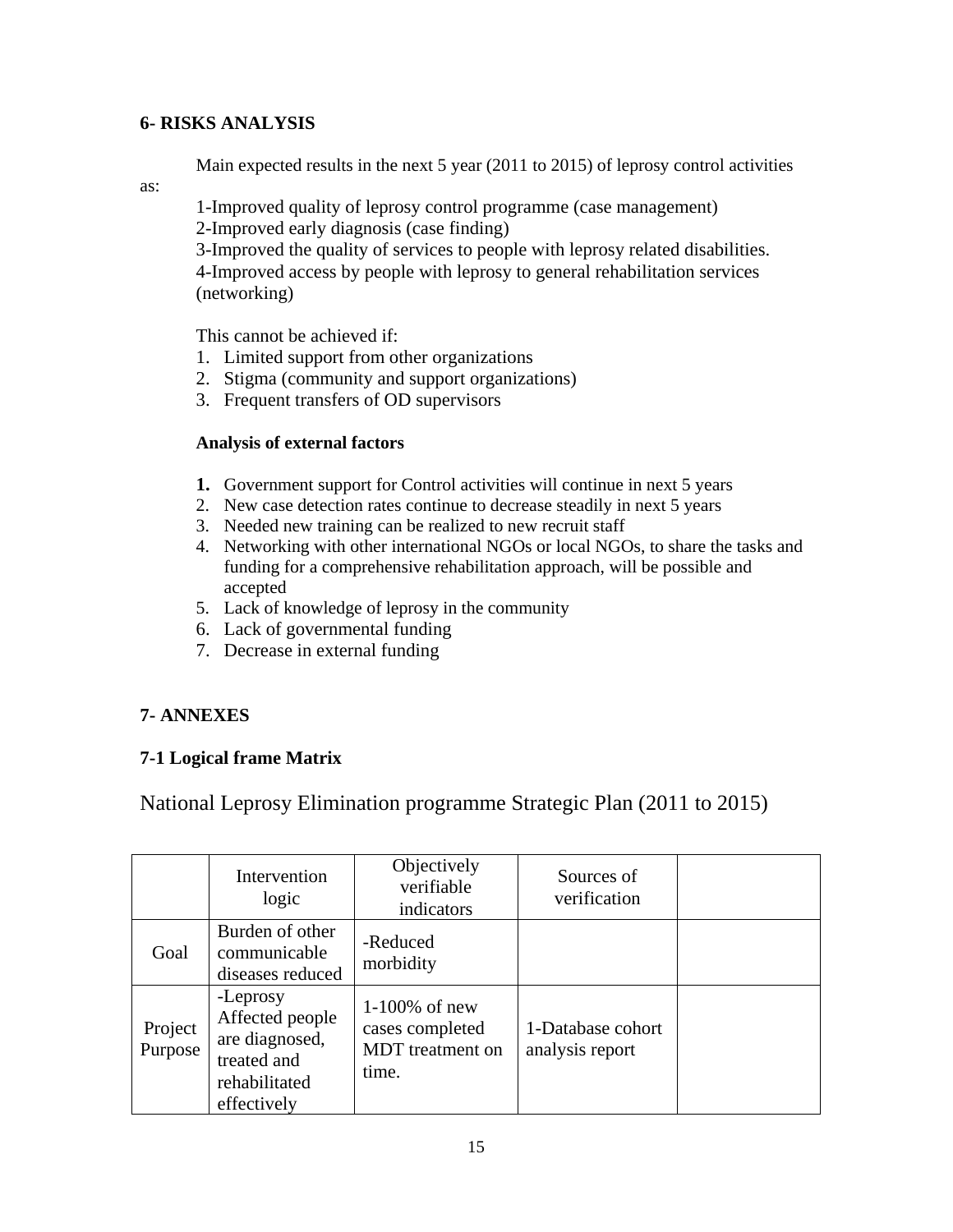| <b>Risks for</b><br>results:<br>1,2,3,4,5<br>1-100% of<br>1-Improved<br>planned<br>from other<br>- database<br>quality of<br>supervision<br>-supervision,<br>organizations<br>activities<br>leprosy control<br>activity reports<br>-Stigma<br>implemented<br>programme<br>-cohort analysis<br>2-100% of new<br>(case<br>reports<br>support<br>cases detected<br>management)                                                                                                                                                                                                                                                                                                                                                                                  | -Limited support<br>(community and |
|--------------------------------------------------------------------------------------------------------------------------------------------------------------------------------------------------------------------------------------------------------------------------------------------------------------------------------------------------------------------------------------------------------------------------------------------------------------------------------------------------------------------------------------------------------------------------------------------------------------------------------------------------------------------------------------------------------------------------------------------------------------|------------------------------------|
| organizations)<br>completed MDT<br>-Frequent<br>treatment on time.<br>transfers of OD<br>supervisors                                                                                                                                                                                                                                                                                                                                                                                                                                                                                                                                                                                                                                                         |                                    |
| 1-90% of the<br>"contacts are<br>visited and<br>-patients case and<br>2-Improved<br>examined"<br>database<br>early diagnosis<br>2- Level of Grade<br>- Supervisors '<br>(case finding)<br>II disability is<br>reports<br>reduced to 9% by<br>2015.                                                                                                                                                                                                                                                                                                                                                                                                                                                                                                           |                                    |
| 1-1250 disabled<br>leprosy patients<br>had access to<br>physical and<br>functional<br>rehabilitation to<br>reduce their<br>- patients register<br>activity limitations.<br>or record<br>2- Between 600 -<br>3-Improved the<br>-reports from<br>700 leprosy<br>training centre<br>quality of<br>affected persons<br>- monthly reports<br>services to<br>benefitted from<br>people with<br>-Report from<br>socio economic<br>leprosy related<br>communities or<br>projects between<br>disabilities.<br>Socio Economic<br>2011 and 2015.<br>Rehabilitation<br>3-2000 leprosy-<br>programmes<br>affected persons<br>received training<br>and managed to<br>prevent further<br>disabilities<br>between 2011 and<br>2015.<br>1-Increased<br>4-Improved<br>-Support |                                    |